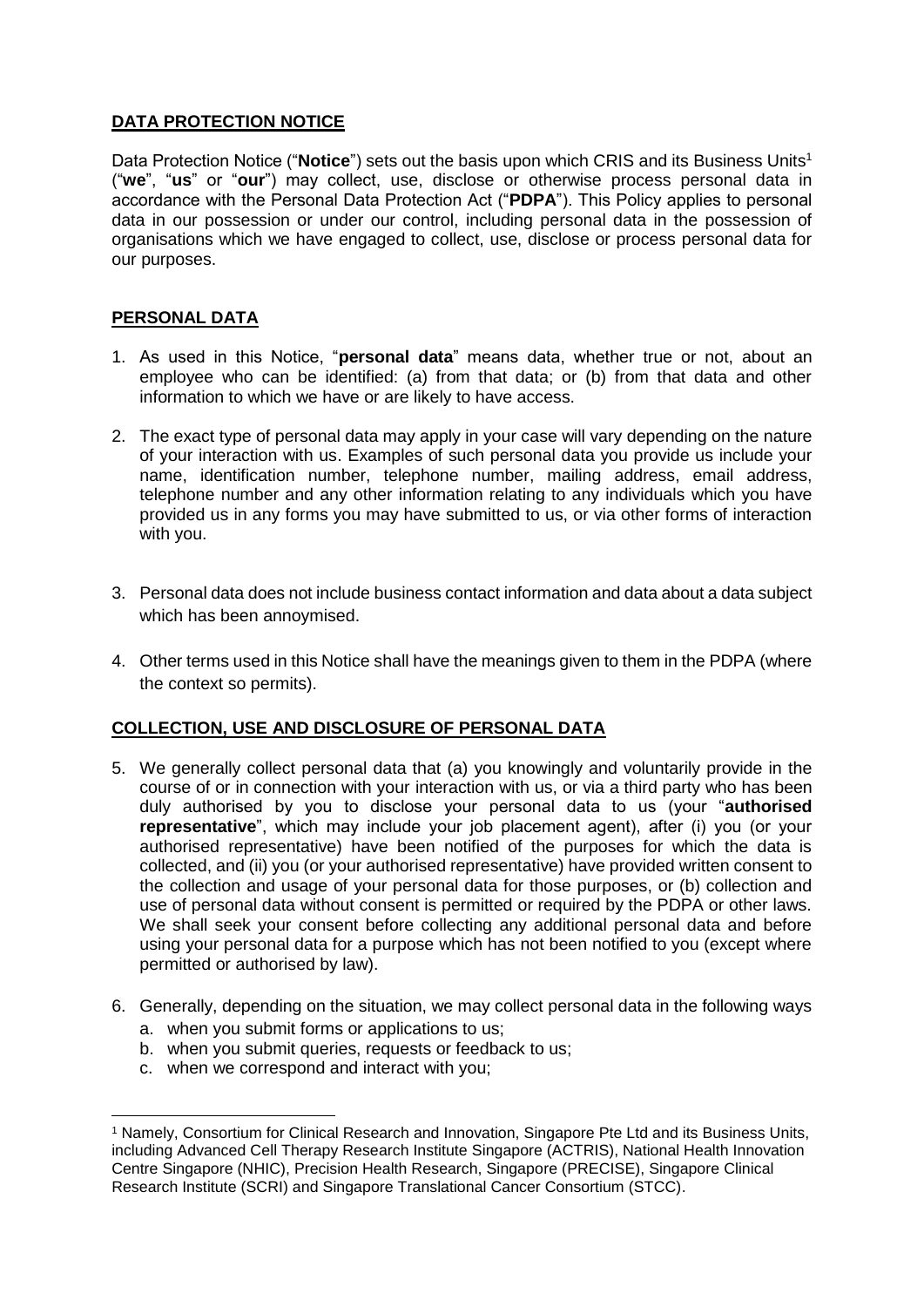- d. when your images are captured by us via CCTV cameras while you are within our premises or photographs or videos taken by us or our representatives when you attend events hosted by us;
- e. when you respond to our request for additional Personal Data;
- f. when you ask to be included in an email or other mailing list;
- g. when a governmental or regulatory authority / agency, refers your information to us;
- h. when we arrange for your professional / employment related appointments, travel, accommodation or other arrangements;
- i. when you respond to our initiatives;
- 7. Your personal data will be collected and used by us for the following purposes and we may disclose your personal data to our business units and/or third parties where necessary for the following purposes:
	- a. assessing and evaluating your suitability for employment in any current or prospective position within the organisation;
	- b. performing obligations under or in connection with your contract of employment with us, including payment of remuneration and tax;
	- c. all administrative and human resources related matters within our organisation, including administering payroll, granting access to our premises and computer systems, processing leave applications, administering your insurance and other benefits, processing your claims and expenses, investigating any acts or defaults (or suspected acts or defaults) and developing human resource policies;
	- d. managing and terminating our employment relationship with you, including monitoring your internet access and your use of our intranet email to investigate potential contraventions of our internal or external compliance regulations, and resolving any employment related grievances;
	- e. assessing and evaluating your suitability for employment/appointment or continued employment/appointment in any position within our organisation;
	- f. ensuring business continuity for our organisation in the event that your employment with us is or will be terminated:
	- g. performing obligations under or in connection with the provision of our goods or services to our clients;
	- h. facilitating any proposed or confirmed merger, acquisition or business asset transaction involving any part of our organisation, or corporate restructuring process;
	- i. facilitating our compliance with any laws, customs and regulations which may be applicable to us.
	- j. performing obligations in the course of or in connection with our provision of the goods and/or services requested by you;
	- k. verifying your identity;
	- l. responding to, handling, and processing queries, requests, applications, complaints, and feedback from you;
	- m. managing your relationship with us;
	- n. complying with any applicable laws, regulations, codes of practice, guidelines, or rules, or to assist in law enforcement and investigations conducted by any governmental and/or regulatory authority;
	- o. any other purposes for which you have provided the information;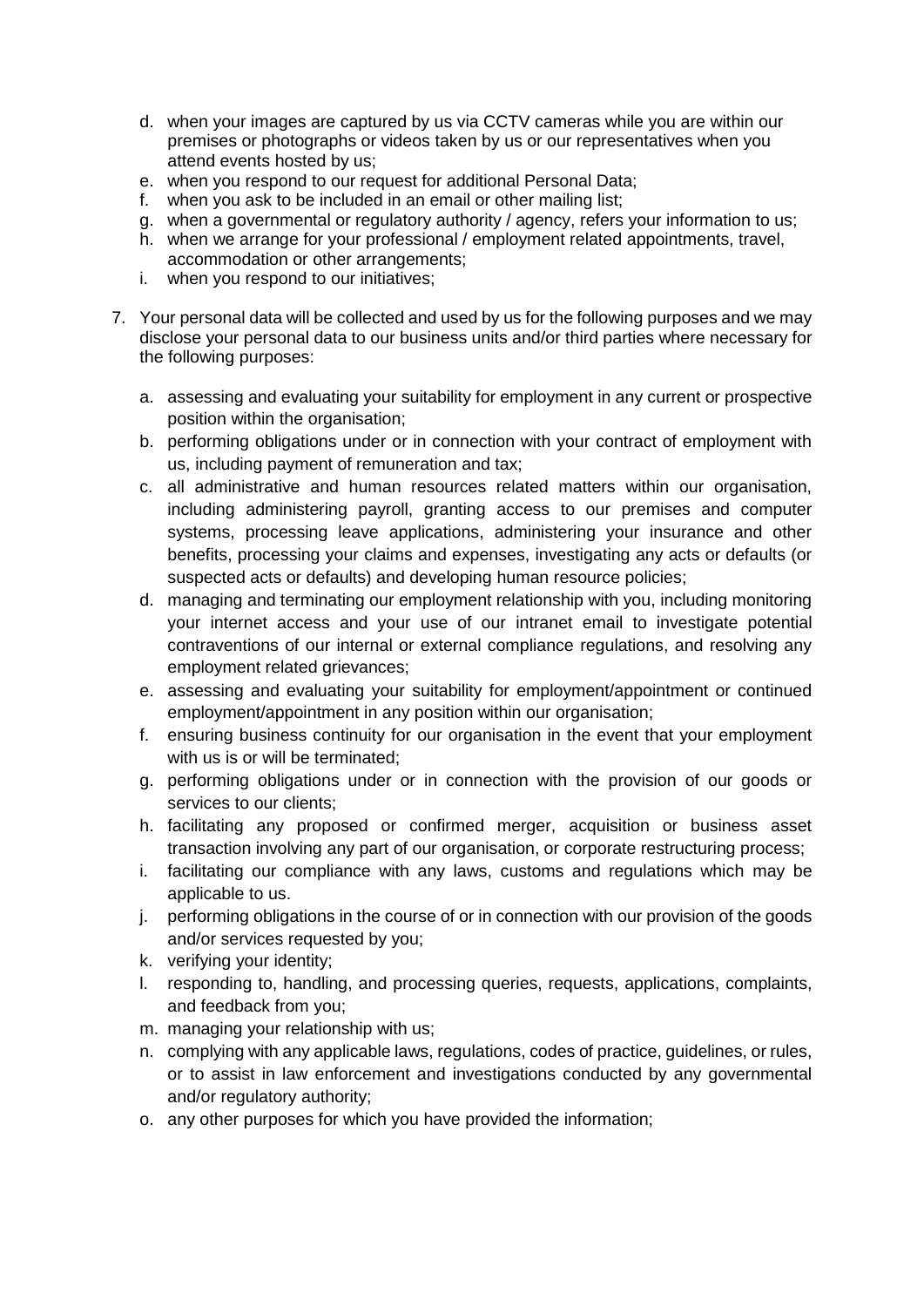- p. transmitting to any unaffiliated third parties including our third party service providers and agents, and relevant governmental and/or regulatory authorities, whether in Singapore or abroad, for the aforementioned purposes; and
- q. any other incidental business purposes related to or in connection with the above.
- 8. The purposes listed in the above clauses may continue to apply even in situations where your relationship with us (for example, pursuant to a contract) has been terminated or altered in any way, for a reasonable period thereafter (including, where applicable, a period to enable us to enforce our rights under any contract with you).
- 9. After the lapse of the opt-out period, you may notify us that you no longer wish to consent to the purposes for which your consent was deemed by notification by withdrawing your consent for the collection, use or disclosure of your personal data in relation to those purposes.

#### **PROTECTION OF PERSONAL DATA**

- 10. To safeguard your personal data from unauthorised access, collection, use, disclosure, copying, modification, disposal or similar risks, we have introduced appropriate administrative, physical and technical.
- 11. You should be aware, however, that no method of transmission over the Internet or method of electronic storage is completely secure. While security cannot be guaranteed, we strive to protect the security of your information and are constantly reviewing and enhancing our information security measures.

# **ACCURACY OF PERSONAL DATA**

12. We generally rely on personal data provided by you (or your authorised representative). In order to ensure that your personal data is current, complete and accurate, please update us if there are changes to your personal data by informing our Data Protection Officer in writing or via email at the contact details provided below.

# **RETENTION OF PERSONAL DATA**

13. We will retain your personal data for as long as required for legal and business needs/ requirement.

# **TRANSFERS OF PERSONAL DATA OUTSIDE OF SINGAPORE**

14. We generally do not transfer your personal data to countries outside of Singapore. However, if we do so, we will obtain your consent for the transfer to be made and will take steps to ensure that your personal data continues to receive a standard of protection that is at least comparable to that provided under the PDPA.